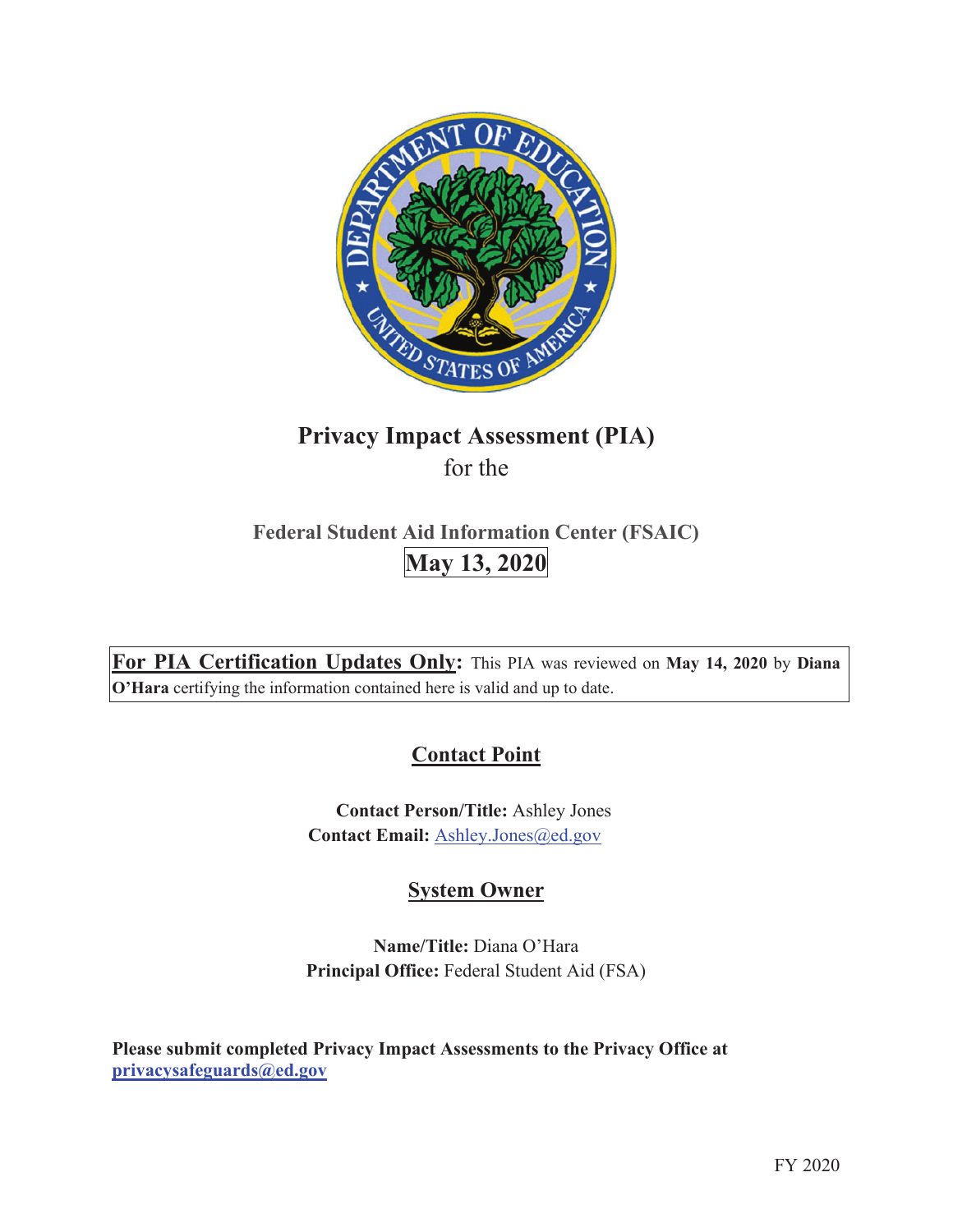*Please complete this Privacy Impact Assessment (PIA) on how personally identifiable information (PII) is collected, stored, protected, shared, and managed electronically by your system. You may wish to consult with your ISSO in completing this document. If a question does not apply to your system, please answer with N/A.*

#### **1. Introduction**

**1.1.** Describe the system including the name, acronym, and a brief description of the program or purpose for the system.

Federal Student Aid's (FSA) Federal Student Aid Information Center (FSAIC) system is a multichannel customer contact center that performs all functions associated with receiving and responding to inquiries, including telephones, telecommunication devices for the deaf (TDD/TTY), email, fax, postal mail, web chat, social media, text messaging, and other media as appropriate. The FSAIC provides information and assistance to potential and current students, parents, as well as counselors, schools, and other public inquirers. FSAIC assists customers nationally and internationally with questions on a wide range of topics throughout the entire financial aid process, including preparing for college, the types of student aid, aid eligibility, applying for aid, and managing student loans.

**1.2.** Describe the purpose for which the personally identifiable information  $(PII)^{1}$  is collected, used, maintained or shared.

FSAIC system collects and maintains PII to:

a. Assist FSAIC Customer Service Representatives (CSRs) in properly documenting the interaction with FSAIC customers and to provide the necessary contact information so that CSRs can perform follow up activities with the customer.

b. Implement CSRs quality monitoring process so that the quality team can monitor and provide feedback and training to the CSRs on their interactions with FSAIC customers.

c. Verify the identity of the customer as well as to access the FSAIC customers' information in other FSA applications such as Person Authentication Service (PAS), Central Processing System (CPS), and National Student Loan Database System (NSLDS).

All PII collected through FSAIC is ultimately stored in CPS. For more information please refer to the CPS PIA. The CPS PIA can be found here:

<sup>&</sup>lt;sup>1</sup> The term "personally identifiable information" refers to information which can be used to distinguish or trace an individual's identity, such as their name, social security number, biometric records, etc. alone, or when combined with other personal or identifying information which is linked or linkable to a specific individual, such as date and place of birth, mother's maiden name, etc. OMB Circular A-130, page 33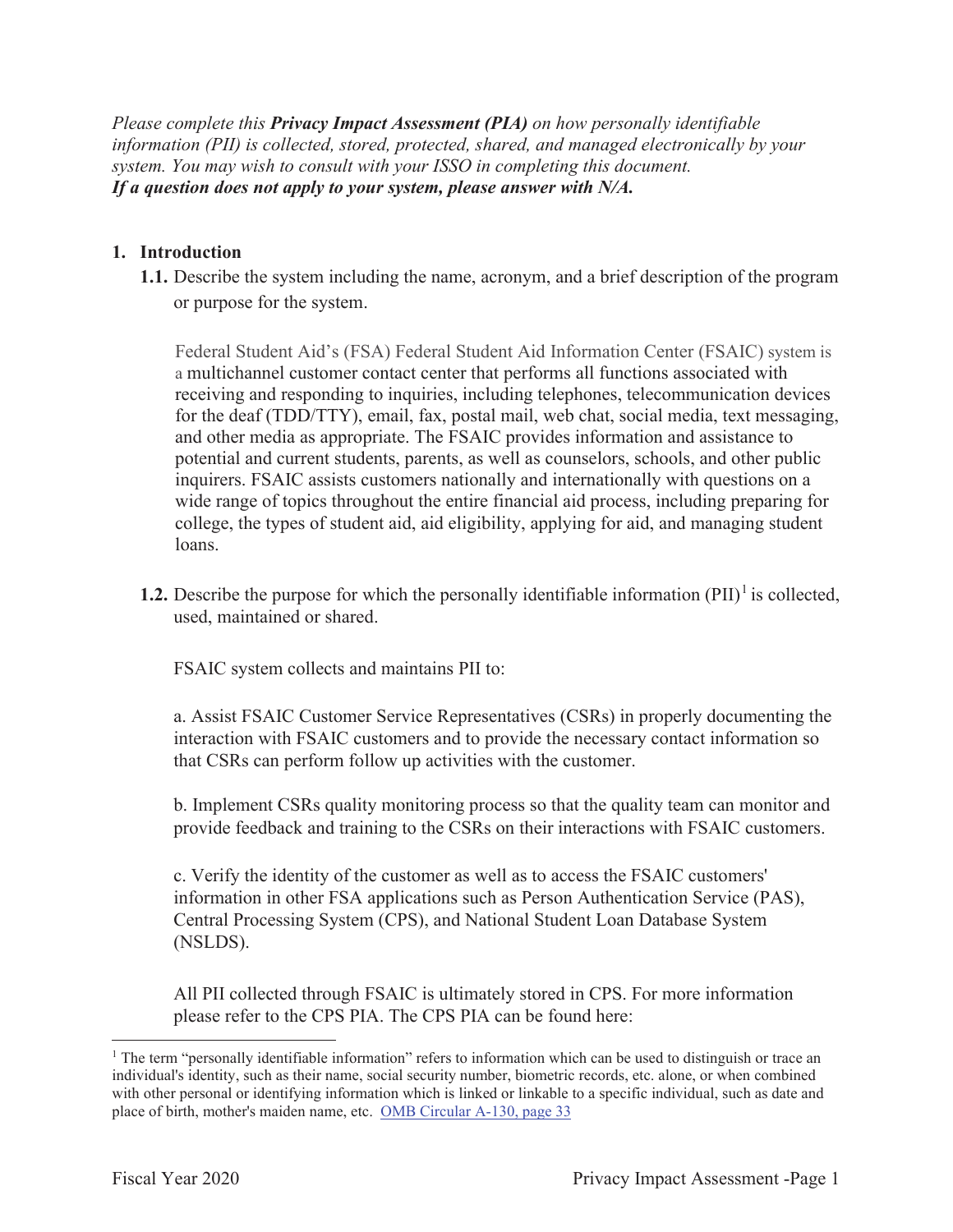https://www2.ed.gov/notices/pia/cps.pdf.

**1.3.** Is this a new system, or one that is currently in operation?

#### Currently Operating System

**1.4.** Is this PIA new, or is it updating a previous version?

#### Updated PIA

**1.5.** Is the system operated by the agency or by a contractor?

#### **Contractor**

- **1.5.1.** If the system is operated by a contractor, does the contract or other acquisitionrelated documents include privacy requirements?
	- $\Box N/A$ Yes

#### **2. Legal Authorities and Other Requirements**  *If you are unsure of your legal authority, please contact your program attorney.*

**2.1.** What specific legal authorities and/or agreements permit and regulate the collection and use of data by the system? Please include name and citation of the authority.

The Higher Education Act of 1965 (Public Law 89-329), as amended, sections 428,484, and 485B; 31 United States Code (U.S.C). 7701; and Executive Order 9397 (November 22, 1943), as amended by Executive Order 13478 (November 18, 2008).

#### **SORN**

**2.2.** Is the information in this system retrieved by an individual's name or personal identifier such as a Social Security Number or other identification?

#### No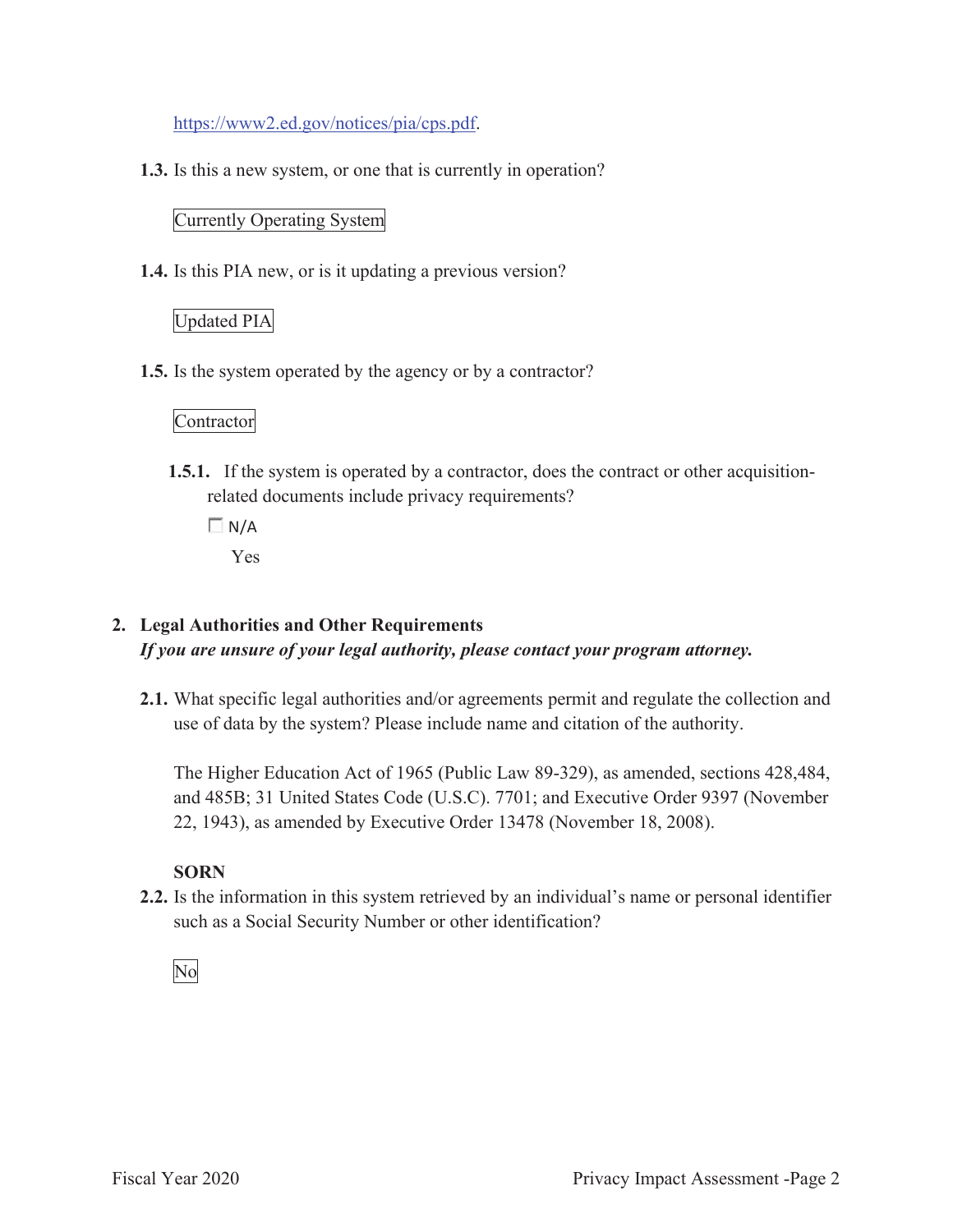**2.2.1.** If the above answer is **YES,** this system will need to be covered by Privacy Act System of Records Notice(s)  $(SORN(s))$ .<sup>2</sup> Please provide the SORN name, number, Federal Register citation and link, or indicate that a SORN is in progress.

 $\Box N/A$ 

While the information in FSAIC is not retrieved by a personal identifier, once it is moved to CPS, it is retrieved by an identifier. Therefore, this information is covered under the Federal Student Aid Application File System, 18-11-01, which was last published in the Federal Register on November 29, 2019.

**2.2.2.** If the above answer is **NO**, explain why a SORN was not necessary. For example, the information is not retrieved by an identifier, the information is not maintained in a system of records, or the information is not maintained by the Department, etc.

 $\overline{M}$  N/A Click here to enter text.

#### **Records Management**

**If you do not know your records schedule, please consult with your records liaison or send an email to RMHelp@ed.gov**

**2.3.** What is the records retention schedule approved by National Archives and Records Administration (NARA) for the records contained in this system? Please provide all relevant NARA schedule numbers and disposition instructions.

The Department shall submit a retention and disposition schedule that covers the records contained in this system to NARA for review. The records will not be destroyed until such a time as NARA approves said schedule.

**2.4.** Is the PII contained in this system disposed of appropriately, and in accordance with the timelines in the records disposition schedule?

Yes

#### **3. Characterization and Use of Information**

#### **Collection**

<sup>&</sup>lt;sup>2</sup> A System of Records Notice (SORN) is a formal notice to the public that identifies the purpose for which PII is collected, from whom and what type of PII is collected, how the PII is shared externally (routine uses), and how to access and correct any PII maintained by ED. https://connected.ed.gov/om/Documents/SORN-Process.pdf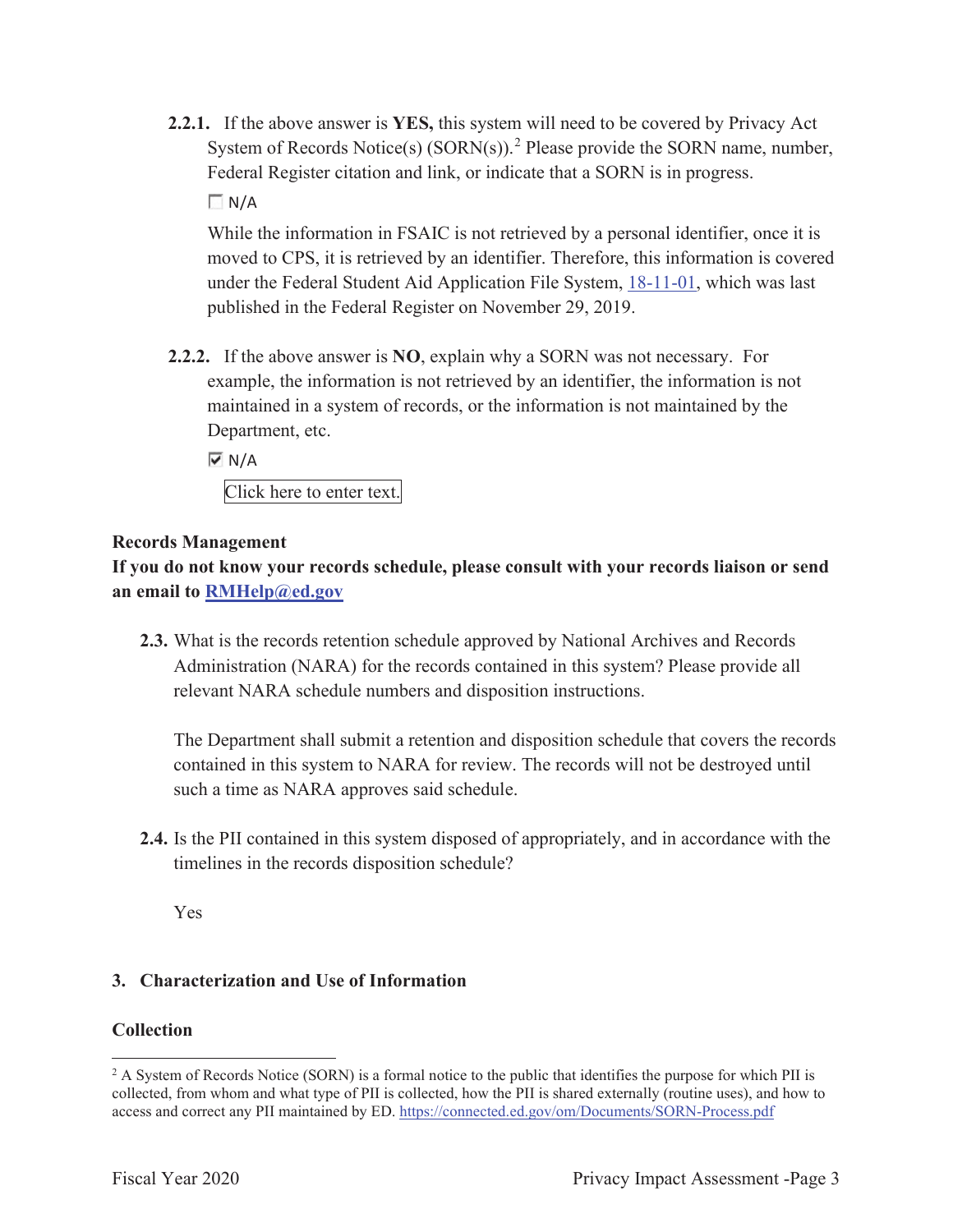**3.1.** List the specific PII elements (e.g., name, email, address, phone number, date of birth, Social Security, etc.) that the system collects, uses, disseminates, or maintains.

Name (first, last and middle initial), Social Security number (SSN), date of birth (DOB), street address, telephone number, and/or email address may be requested/collected to authenticate an individual's identity when they contact FSAIC.

Depending on the purpose for contacting FSAIC, additional PII data elements may be requested/collected such as driver license number and state of issuance, citizenship status, marital status (including month and year of marriage), state of legal residence, date of legal residency, if applicable, sex/gender, and education level

**3.2.** Does the system collect only the minimum amount required to achieve the purpose stated in Question 1.2?

Yes

**3.3.** What are the sources of PII collected (e.g., individual, school, another agency, commercial sources, etc.)?

PII is collected directly from students and parents.

**3.4.** How is the PII collected from the stated sources listed in Question 3.3 (e.g., paper form, web page, database, etc.)?

The PII collected is either through on-line chats on studentaid.gov (Customer Relationship Management (CRM)), phone (audio), and/or in paper-form (fax and/or postal mail Control Correspondence).

**3.5.** How is the PII validated or confirmed to ensure the integrity of the information collected?<sup>3</sup> Is there a frequency at which there are continuous checks to ensure the PII remains valid and accurate?

When PII is provided to FSAIC CSRs, the CSRs validate the information provided with records in FSA's Central Processing System. All additional information that may be collected will be validated by CPS.

For more information on how CPS validates the information maintained, please refer to the CPS PIA.

<sup>&</sup>lt;sup>3</sup> Examples include restricted form filling, account verification, editing and validating information as it's collected, and communication with the individual whose information it is.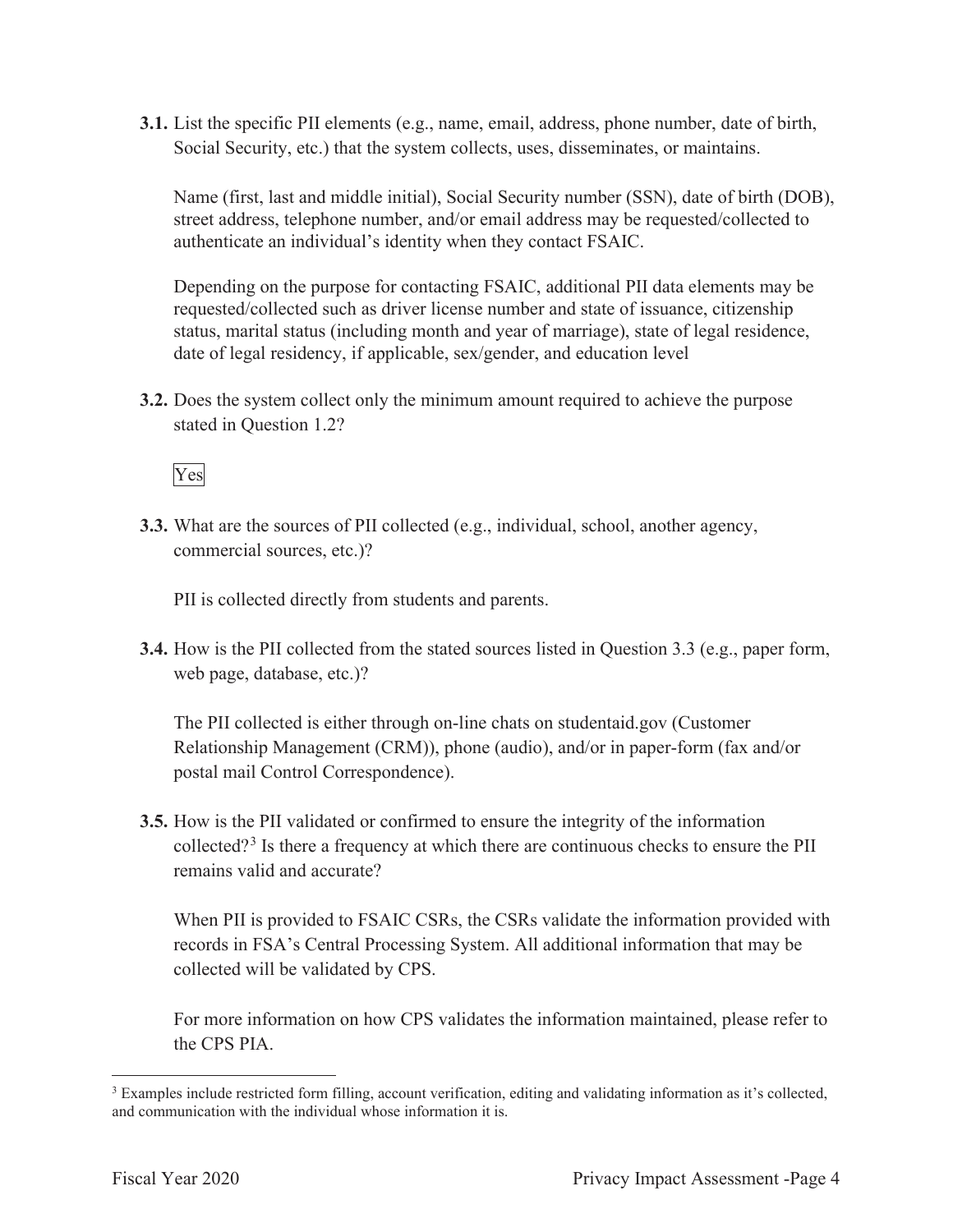#### **Use**

**3.6.** Describe how the PII is used to achieve the purpose stated in Question 1.2 above.

FSAIC system collects, maintains, and uses PII to:

a. Assist CSRs in properly documenting the interaction with FSAIC customers and to provide the necessary contact information so that CSRs can perform follow up activities with the customer; and

b. Verify the identity of the FSAIC customer as well as to access FSAIC customers' information in other FSA applications such as PAS, CPS, and NSLDS.

**3.7.** Is the system using PII for testing/researching new applications or information systems prior to deployment or for training employees?

No

**3.7.1.** If the above answer is **YES,** what controls are in place to minimize the risk and protect the data?

 $\overline{M}$  N/A Click here to enter text.

#### **Social Security Numbers**

*It is the Department's Policy that, in order to collect Social Security Numbers, the System Owner must state the collection is: 1) authorized by law, 2) necessary for an agency purpose, and 3) there is no reasonable alternative.* 

**3.8.** Does the system collect Social Security Numbers? Note that if the system maintains Social Security Numbers but does not explicitly collect them, answer 3.8.1 to address the purpose for maintaining them.

Yes

**3.8.1.** If the above answer is **YES**, explain the purpose for its collection, and how the SSN will be used.

 $\Box N/A$ 

SSN being a unique identifier for Title IV programs, its collection and use is required to verify the identity of the FSAIC customer as well as to access the FSAIC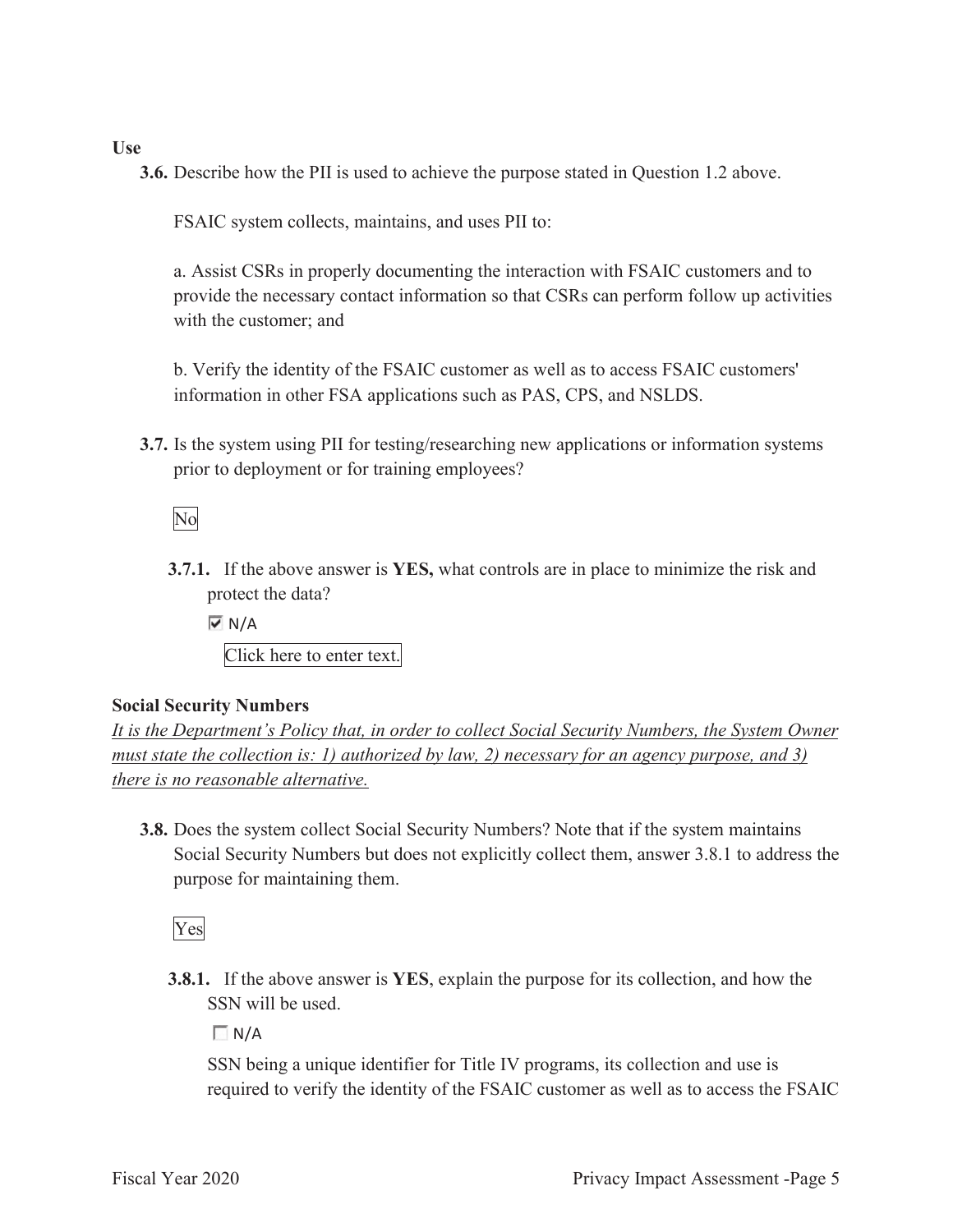customers' information in other FSA applications such as PAS, CPS, and NSLDS and assist FSAIC customers with their questions on a wide range of topics throughout the entire financial aid process.

**3.8.2.** Specify any alternatives considered in the collection of SSNs and why the alternatives were not selected.

 $\Box$  N/A

FSAIC considered alternatives to SSNs (such as First and Last Name). However, an SSN is a unique identifier for Title IV programs.

#### **4. Notice**

**4.1.** How does the system provide individuals with notice about the collection of PII prior to its collection (e.g., direct notice, such as a Privacy Act Statement (if applicable) or public notice, such as a SORN, PIA,)? If notice is not provided, explain why not.

There is a link on the "Contact Us" page that takes the user directly to both the Privacy Act notice and the privacy policy. Additionally, a privacy notice is read aloud over the phone at the beginning of all conversations.The Privacy Act notice, and the privacy policy are located at: https://studentaid.gov/notices/privacy.

**4.2.** Provide the text of the notice or the link to the webpage where the notice is posted if notice is provided other than by SORN or PIA.

 $\Box N/A$ 

https://studentaid.gov/notices/privacy

**4.3.** What opportunities are available for individuals to consent to uses (including new uses of previously collected PII), decline to provide PII, or opt out of the project?

If you decide to call one of the contact centers listed on our "Contact Us" page you will be asked to provide information in order to authenticate your identity which may include your name, date of birth, SSN, or other identifying information to distinguish you from another individual.

All interactions over the phone are completely voluntary. Failure to provide authenticating information will prevent the user from receiving information regarding their loan or grant.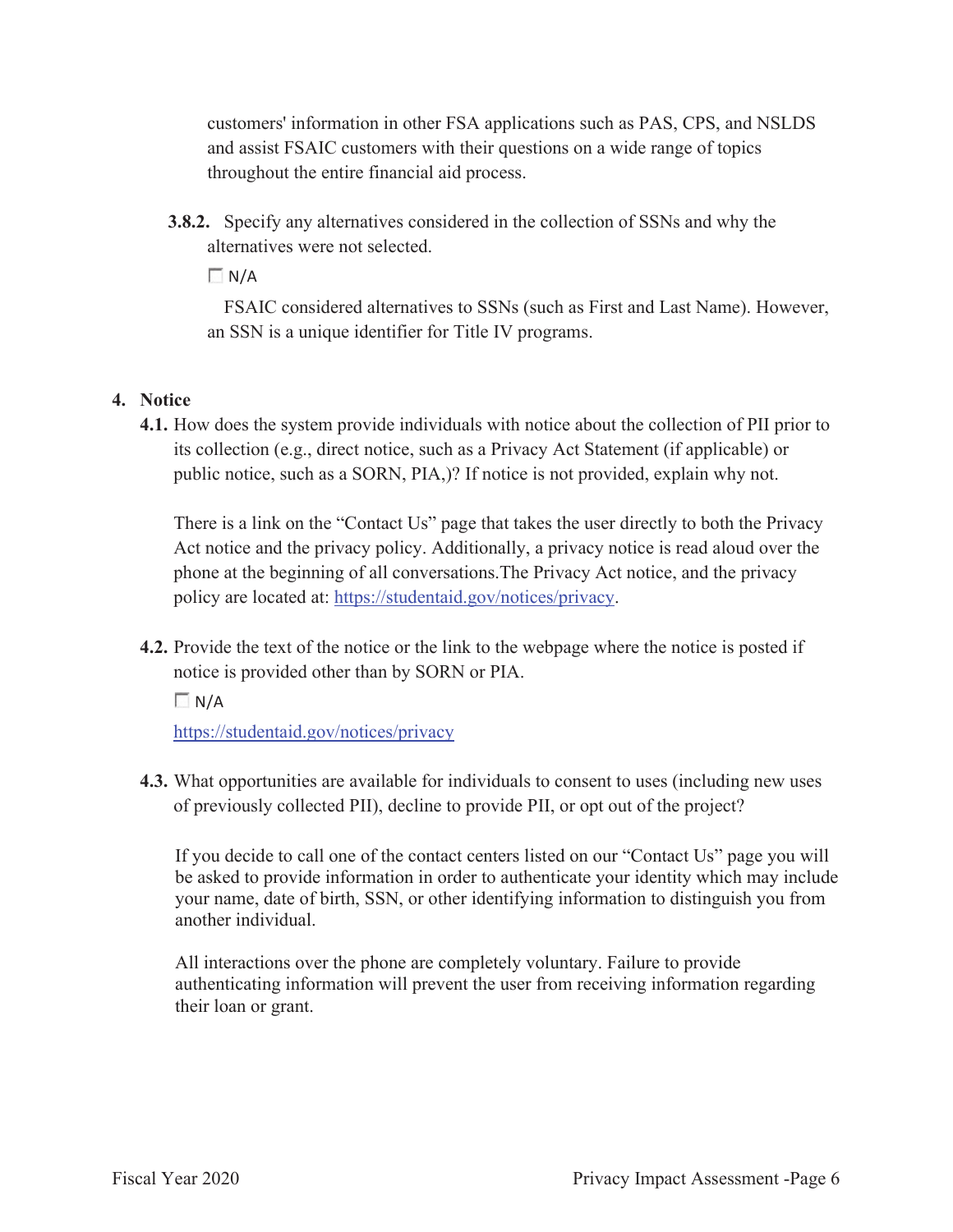**4.4.** Is the notice referenced in Question 4.1 reviewed and revised when there are changes in the practice, policy, or activities that affect the PII and privacy to ensure that individuals are aware of and can consent to, where feasible, these changes?

Yes

#### **5. Information Sharing and Disclosures**

#### **Internal**

**5.1.** Will PII be shared internally with other ED principal offices? If the answer is **NO**, please skip to Question 5.4.

No

**5.2.** What PII will be shared and with whom?

 $\overline{M}$  N/A Click here to enter text.

**5.3.** What is the purpose for sharing the specified PII with the specified internal organizations?

 $\overline{M}$  N/A

Click here to enter text.

#### **External**

**5.4.** Will the PII contained in the system be shared with external entities (e.g. another agency, school district, the public, etc.)? If the answer is **NO**, please skip to Question 6.1.

No

**5.5.** What PII will be shared and with whom? List programmatic disclosures only.<sup>4</sup> **Note: If you are sharing Social Security Numbers externally, please specify to whom and for what purpose**.

 $\overline{M}$  N/A

Click here to enter text.

<sup>4</sup> If this information is covered by Privacy Act System of Records Notice (SORN) please list only relevant programmatic disclosures listed under the Routine Uses section.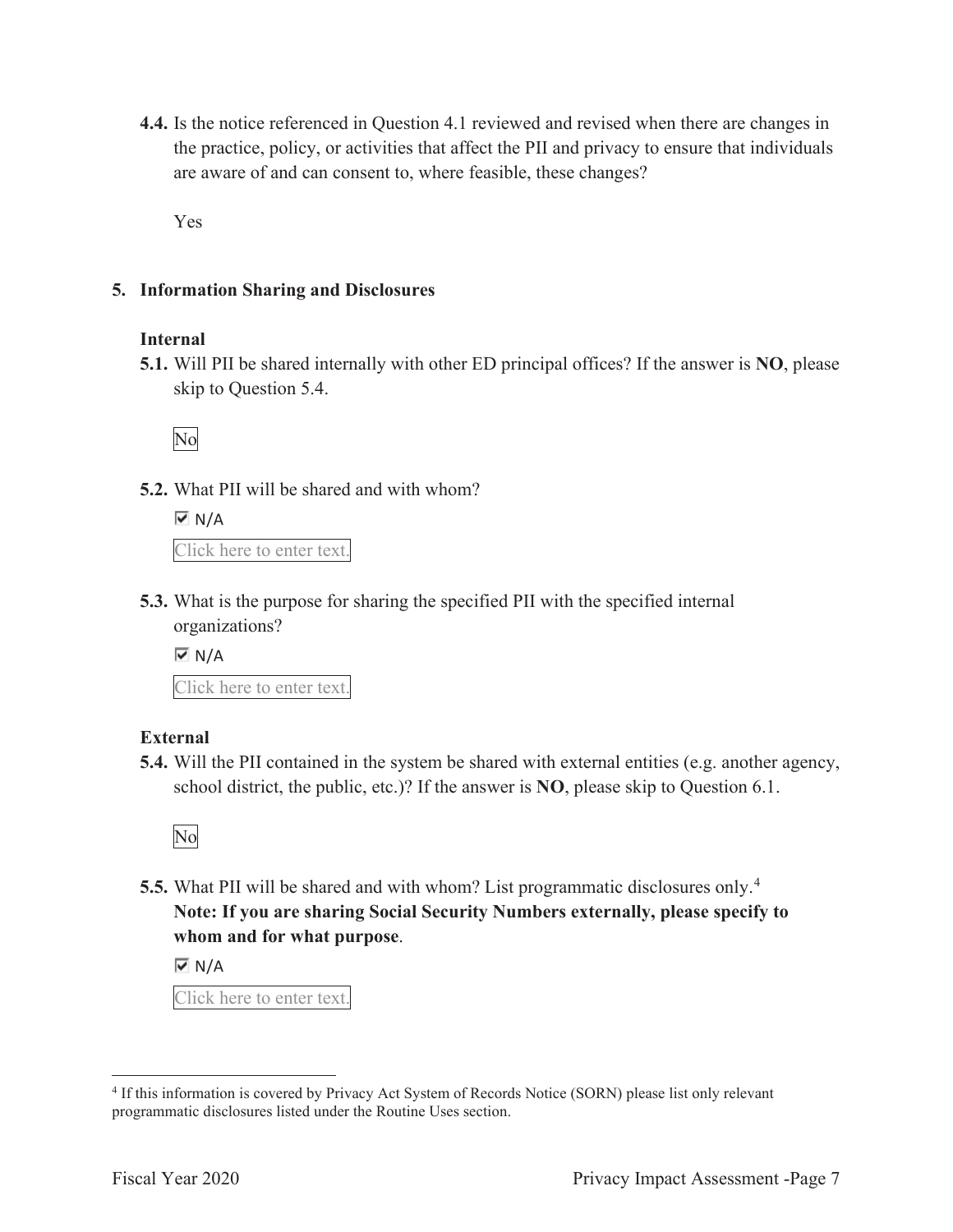**5.6.** What is the purpose for sharing the PII with the specified external entities?

 $\overline{M}$  N/A Click here to enter text.

**5.7.** Is the sharing with the external entities authorized?

 $\overline{M}$  N/A Click here to select.

**5.8.** Is the system able to provide and retain an account of any disclosures made and make it available upon request?

 $\overline{M}$  N/A

Click here to select.

**5.9.** How is the PII shared with the external entity (e.g. email, computer match, encrypted line, etc.)?

 $\overline{M}$  N/A Click here to enter text.

**5.10.** Is the sharing pursuant to a Computer Matching Agreement (CMA), Memorandum of Understanding (MOU), or other type of approved sharing agreement with another agency?

 $\overline{M}$  N/A

Click here to select.

**5.11.** Does the project place limitation on re-disclosure?

 $\overline{M}$  N/A

Click here to select.

#### **6. Redress**

**6.1.** What are the procedures that allow individuals to access their own information?

The applicant has the ability to access their records through interactions with the CSR. Alternatively, individuals may access their records online with their FSAID.

**6.2.** What procedures are in place to allow the subject individual to correct inaccurate or erroneous information?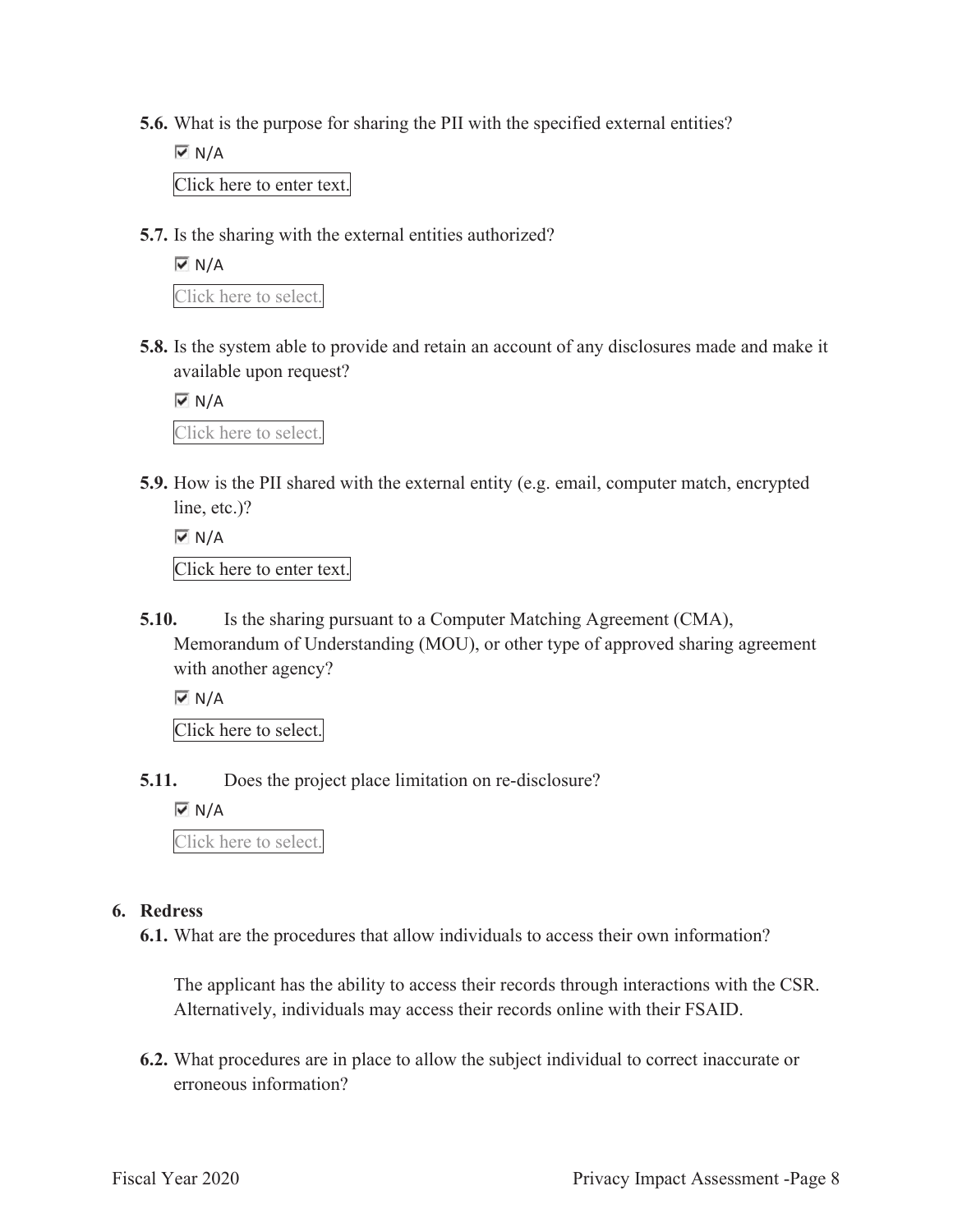The applicant has the ability to amend their records through interactions with the CSR. The applicant also has the ability using their FSAID to pull up their application and make corrections or they can work with the Financial Aid Administrator who can assist with correction to the application.

**6.3.** How does the project notify individuals about the procedures for correcting their information?

Information regarding procedures for correcting records is provided on the FAFSA application, on the StudentAid.gov website, and through the publication of the SORN referenced in 2.2.1 and this PIA. Additionally, if an individual contacts FSAIC, a CSR can inform them of these procedures as well.

#### *7.* **Safeguards**

#### *If you are unsure which safeguards will apply, please consult with your ISSO.*

**7.1.** Does the principal office work with their CSO/ISSO to build privacy & security into the system and build privacy extensions to the extent feasible?

Yes

**7.2.** Is an Authority to Operate (ATO) required?



**7.3.** Under NIST FIPS Pub. 199, what is the security categorization of the system: **Low, Moderate, or High?** 

 $\Box$  N/A Moderate

**7.4.** What administrative, technical, and physical safeguards are in place to protect the information?

In accordance with the Federal Information Security Modernization Act (FISMA), every FSA system must receive a signed Authority to Operate (ATO) from a designated ED official. The ATO process includes a rigorous assessment of security controls, a plan of actions and milestones to remediate any identified deficiencies, and a continuous monitoring program. Privacy risks are mitigated by encrypting and/or masking the customers' PII and/or by controlling access to the customer information on a need to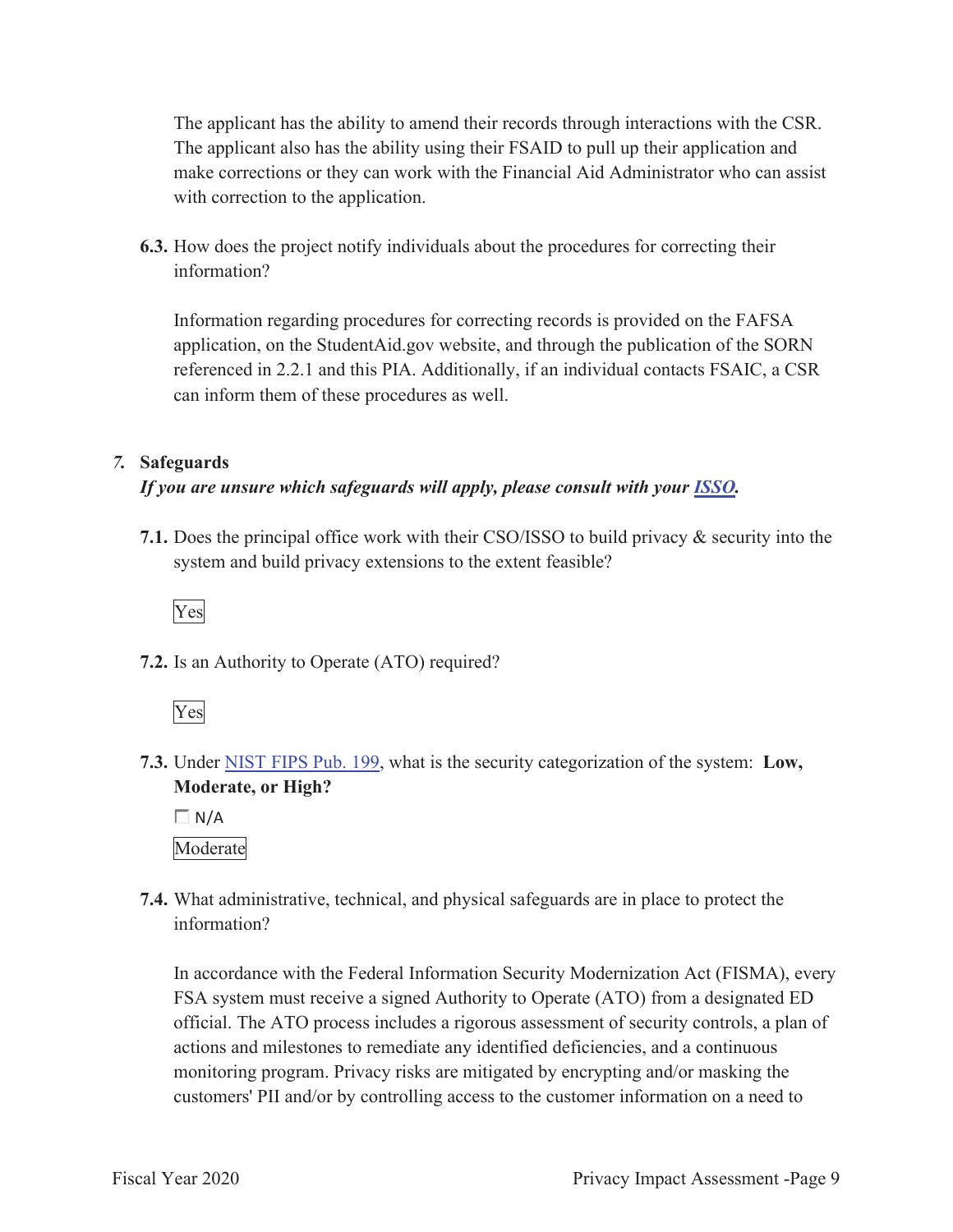know basis as well as by requiring two-factor authentication. Additionally, devices on which the customers PII are stored are maintained in secured server rooms with limited physical access to authorized personnel only. Intrusion Prevention Systems (IPS) and Firewall devices are also in place to protect access to this information. All FSAIC personnel are also required to obtain a public trust security clearance, sign the FSAIC Rules of Behavior document, and to complete security awareness training on an annual basis.

**7.5.** Is the information in the system appropriately secured in accordance with the IT security requirements and procedures as required by Federal law and policy?

#### Yes

**7.6.** Has a risk assessment been conducted where appropriate security controls to protect against that risk have been identified and implemented?

Yes

**7.7.** Please describe any monitoring, testing or evaluation conducted on a regular basis to ensure the security controls continue to work properly at safeguarding the PII.

All CSR phone conversations, chats, and action are recorded and reviewed for quality control on a regular basis with management to ensure PII is being handled appropriately. All PII collected through interactions with FSAIC and stored in CPS. For additional information on monitoring, testing, and evaluation, please refer to the CPS PIA.

#### **8. Auditing and Accountability**

**8.1.** How does the system owner assess and ensure that the PII is used in accordance with stated practices in this PIA?

The FSAIC system owner participates in all major security and privacy risk briefings, meets regularly with the ISSO, and participates in FSA's Lifecycle Management Methodology, which addresses security and privacy risks throughout the FSA system's lifecycle. Additionally, the system owner ensures that quality control processes are sufficiently implemented to ensure the stated practices in this PIA are followed.

**8.2.** Does the system owner continuously monitor and audit the privacy controls to ensure effective implementation?